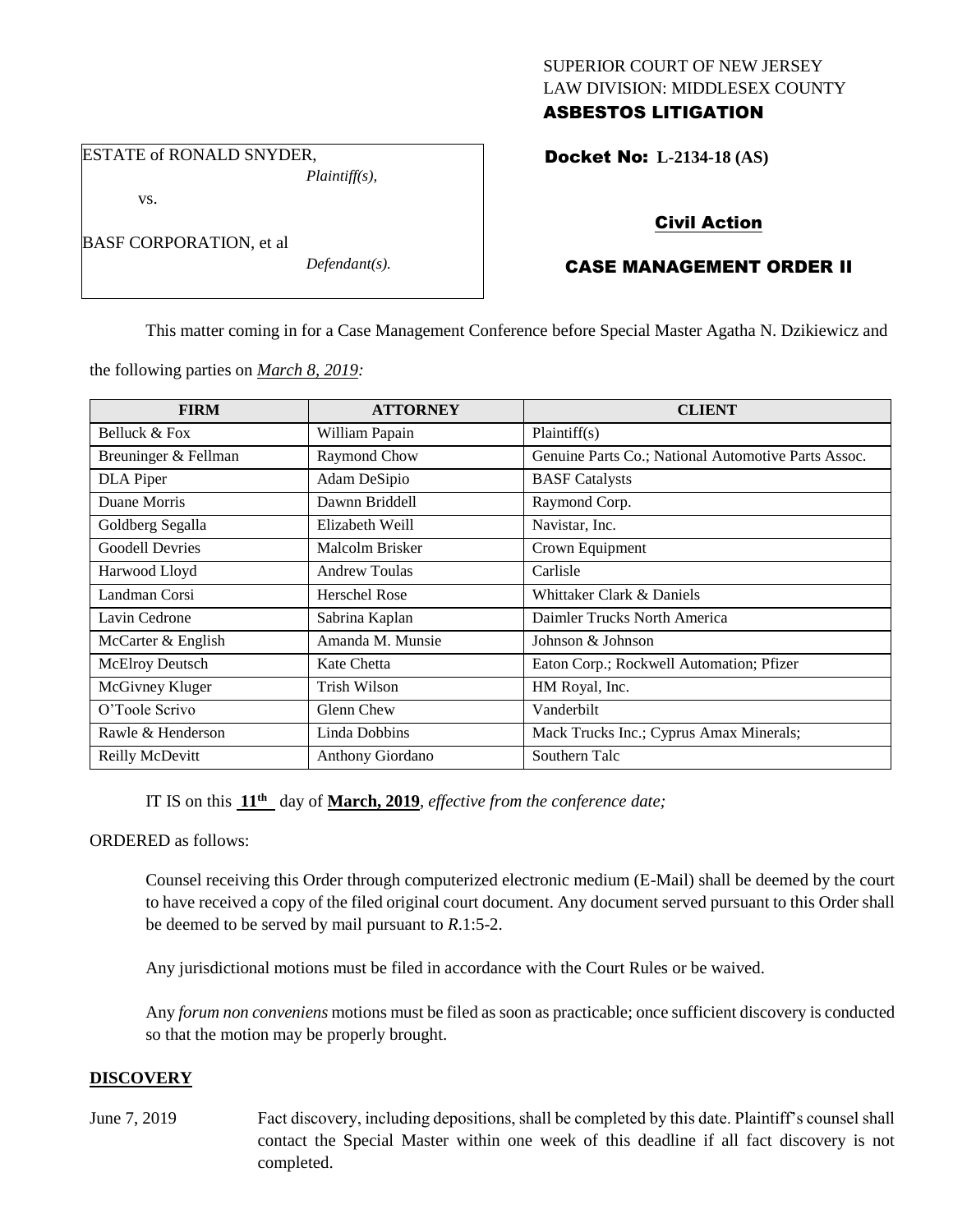### June 7, 2019 Depositions of corporate representatives shall be completed by this date.

### **EARLY SETTLEMENT**

July 15, 2019 Settlement demands shall be served on all counsel and the Special Master by this date.

## **MEDICAL EXPERT REPORT**

- June 28, 2019 Plaintiff shall serve medical expert reports by this date.
- June 28, 2019 Upon request by defense counsel, plaintiff is to arrange for the transfer of pathology specimens and x-rays, if any, by this date.
- August 26, 2019 Defendants shall identify its medical experts and serve medical reports, if any, by this date. In addition, defendants shall notify plaintiff's counsel (as well as all counsel of record) of a joinder in an expert medical defense by this date.

### **LIABILITY EXPERT REPORTS**

August 26, 2019 Defendants shall identify its liability experts and serve liability expert reports, if any, by this date or waive any opportunity to rely on liability expert testimony.

### **SUMMARY JUDGMENT MOTION PRACTICE**

- August 30, 2019 Plaintiff's counsel shall advise, in writing, of intent not to oppose motions by this date.
- September 13, 2019 Summary judgment motions shall be filed no later than this date.
- October 11, 2019 Last return date for summary judgment motions.

### **ECONOMIST EXPERT REPORTS**

- June 28, 2019 Plaintiff shall identify its expert economists and serve expert economist report(s), if any, by this date or waive any opportunity to rely on economic expert testimony.
- August 26, 2019 Defendants shall identify its expert economists and serve expert economist report(s), if any, by this date or waive any opportunity to rely on economic expert testimony.

### **EXPERT DEPOSITIONS**

November 8, 2019 Expert depositions shall be completed by this date. To the extent that plaintiff and defendant generic experts have been deposed before, the parties seeking that deposition in this case must file an application before the Special Master and demonstrate the necessity for that deposition. To the extent possible, documents requested in a deposition notice directed to an expert shall be produced three days in advance of the expert deposition. The expert shall not be required to produce documents that are readily accessible in the public domain.

### **PRE-TRIAL AND TRIAL**

October 31, 2019 @ 10:00am Settlement conference. All defense counsel shall appear with authority to negotiate settlement and have a representative authorized to negotiate settlement available by

 $\_$  ,  $\_$  ,  $\_$  ,  $\_$  ,  $\_$  ,  $\_$  ,  $\_$  ,  $\_$  ,  $\_$  ,  $\_$  ,  $\_$  ,  $\_$  ,  $\_$  ,  $\_$  ,  $\_$  ,  $\_$  ,  $\_$  ,  $\_$  ,  $\_$  ,  $\_$  ,  $\_$  ,  $\_$  ,  $\_$  ,  $\_$  ,  $\_$  ,  $\_$  ,  $\_$  ,  $\_$  ,  $\_$  ,  $\_$  ,  $\_$  ,  $\_$  ,  $\_$  ,  $\_$  ,  $\_$  ,  $\_$  ,  $\_$  ,